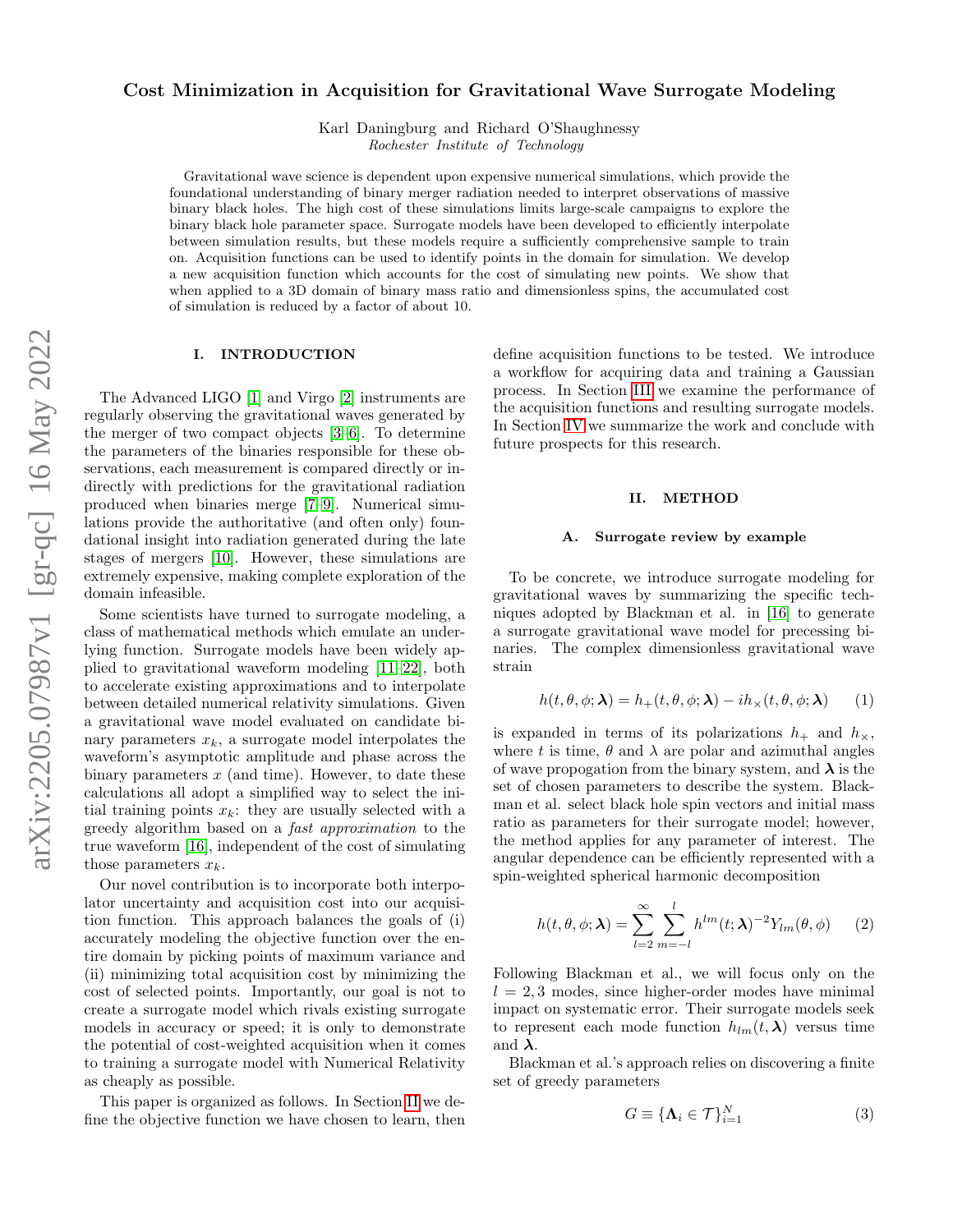where  $\mathcal T$  is a compact region of parameter space. They then perform NR simulations at each greedy parameter, resulting in the greedy solutions  $\{W(t; \Lambda_i)\}_{i=1}^N$ . They transcribe these solutions into a regression model first by constructing an orthonormal linear basis  $B_n = \{e^i(t)\}_{i=1}^N$ spanning the greedy solutions so that

$$
W(t; \lambda) \approx \sum_{i=1}^{n} c_i(\lambda) e^i(t)
$$
 (4)

where coefficient  $c_i$  is the inner product of  $W(t; \lambda)$  with  $e^{i}(t)$ . In principle the greedy parameters G may be found by iteratively comparing the approximation to the true function  $W(t; \lambda)$  and selecting the point of maximum error:

$$
E_n(\boldsymbol{\lambda}) = || W(\cdot; \boldsymbol{\lambda}) - \sum_{i=1}^n c_i(\boldsymbol{\lambda}) e^i(\cdot) ||
$$
 (5)

However, due to the high cost of full numerical simulation, dense evaluation of this error is not feasible. Blackman et al. circumvent this by building a mock surrogate from a cheaper data source: post-Newton waveform models. They assume that the greedy parameters found in construction of the mock surrogate,  $G^{PN}$ , approximate the greedy parameters for the NR surrogate, and thus are able to select training data at a reasonable cost.

Gravitational waves presented as functions of time have complicated dependence on time and binary parameters, which adds additional artificial hurdles when attempting to interpolate them. A powerful technique is to decompose the waveforms obtained by NR simulations into data pieces which vary more slowly and thus are more easily modeled. These disparate models can be combined to form a single surrogate model. Commonly the phase and amplitude of the waves are used as the data pieces; however, for the precessing waveforms which Blackman et al. are targeting, a more sophisticated decomposition is needed. First, each waveform is translated into a coprecessing coordinate frame. Next, a Gaussian filter is used to remove the effect of nutation of the frame's rotational axis. Finally, the waveforms are decomposed into symmetric and antisymmetric amplitudes and phases

$$
A_{\pm}^{l,m}(t) = \frac{1}{2} \left( \mid \tilde{h}^{l,m}(t) \mid \pm \mid \tilde{h}^{l,-m}(t) \mid \right) \tag{6}
$$

$$
\varphi_{\pm}^{l,m}(t) = \frac{1}{2} \left( \varphi(\tilde{h}^{l,m}(t)) \pm \varphi(\tilde{h}^{l,-m}(t)) \right) \tag{7}
$$

where  $\hat{h}$  is the waveform in the coprecessing frame. The surrogate training data and output are always expressed using this coprecessing-frame amplitude-phase decomposition. Similarly, surrogate models can be constructed for the precessional dynamics themselves, needed to translate between the simulation and coprecessing frame. Fig-



<span id="page-1-0"></span>FIG. 1: Strain wave h(t) is depicted, as well as the wave's decomposition into log amplitude and phase. These smooth functions are more easily interpolated than the raw wave data and thus are used as input to the surrogate model.

ure [1](#page-1-0) illustrates the rationale for using an amplitudephase decomposition for the simple case of a nonprecessing binary black hole's dominant mode: in this amplitude-phase decomposition, the two salient functions involved in  $h(t)$  are slowly varying in time (and versus binary parameters).

Now that amplitudes and phases for the decomposed waveforms have been extracted, interpolation on the data can be performed. Blackman et al. use an empirical interpolant via Singular Value Decomposition to unify the  $\hat{h}(t)$  waveforms into a single surrogate model  $W_S(t; \lambda)$ . Despite relying on a SVD algorithm to find basis functions, Blackman et al. use a greedy algorithm to select time points over which to interpolate with these functions. For a detailed discussion on building reduced bases with SVD versus greedy algorithms, see Appendix B of [\[16\]](#page-6-9). Blackman et al. use the so-called "empirical time" algorithm developed in [\[17\]](#page-6-10). Given a reduced basis  ${e_i}_{i=1}^m$  whose span approximates the objective function (in our case, gravitational wave phase and amplitude), the Empirical Interpolation Method (EIM) yields a set of m empirical times  $T_i$  chosen from the complete set of times  $t_i$ . These times are selected by comparing the value of the empirical interpolant

$$
\mathcal{I}_j[h](t; \lambda) = \sum_{i=1}^j C_i(\lambda) e_i(t)
$$
\n(8)

to the basis functions evaluated at all times, where the  $C_i$ coefficients are the solutions to the interpolation problem at the empirical times. At each step, one more basis function is added to  $\mathcal{I}_i[h](t; \lambda)$ ; the time of maximum error is found and added to the set of empirical times  $T_i$ . This process continues until the number of times chosen is equal to the number of basis functions  $m$ .

Blackman et al. acquire data for their surrogate model by maximizing error between the true function and the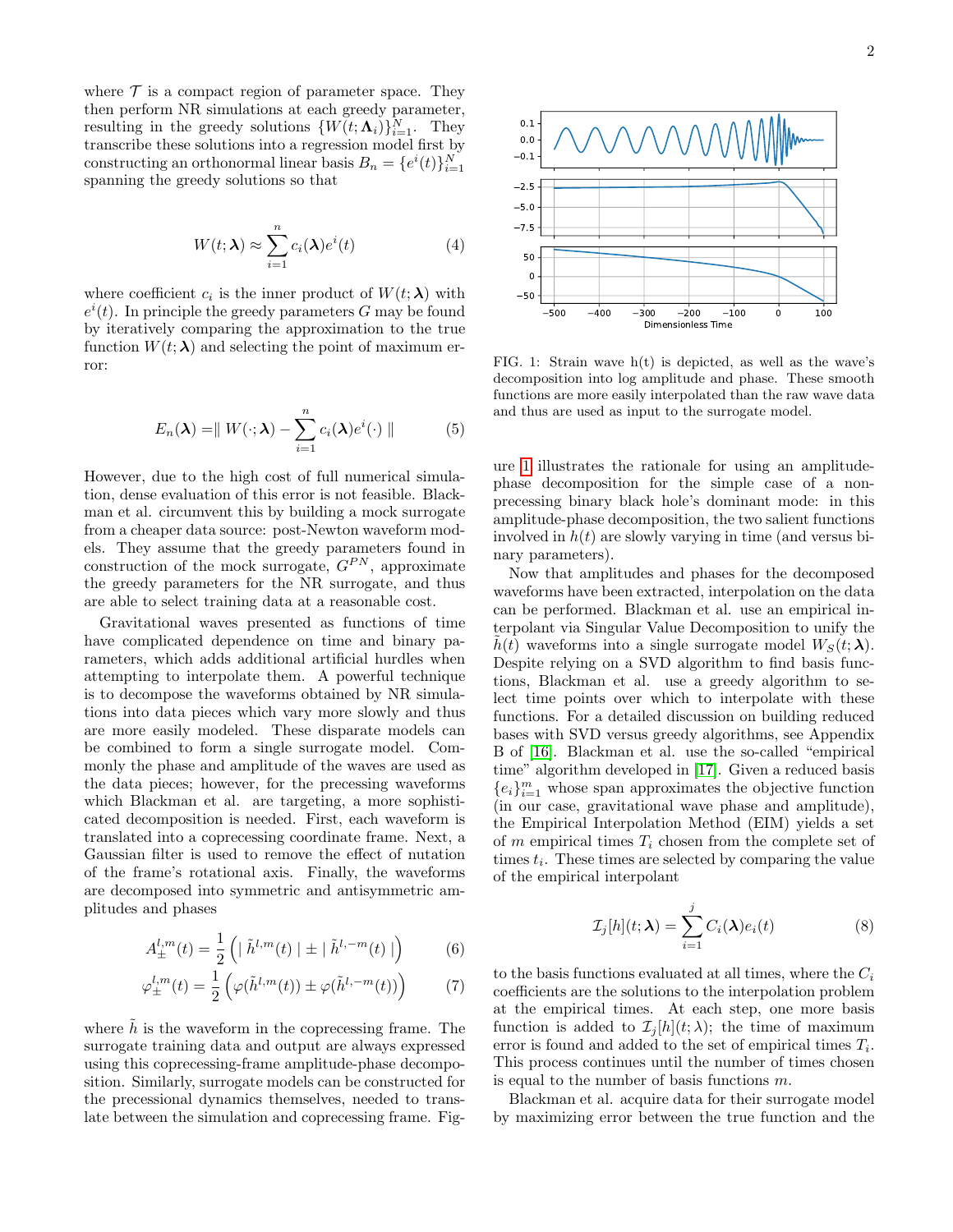surrogate. Since NR data is far too expensive to obtain in the quantities needed for this method, they evaluate a cheaper objective function to acquire new points. Another type of acquisition function which may be more easily used with an expensive reference function is one based on minimizing uncertainty rather than error. This formulation of the interpolation problem lends itself to Gaussian processes, which provide quantification of uncertainty throughout the domain. Therefore, we propose to focus on Gaussian processes as interpolators and measures of uncertainty as a main ingredient in our acquisition functions.

# B. Gaussian process interpolation

Stochastic processes may be understood as an extension of probability distribution functions from random variables to functions. We utilize the Gaussian process (GP), which by generalizing the Gaussian distribution simplifies computations required for learning [\[23\]](#page-6-11). Analogous to the mean and variance parameters of the Gaussian, GPs are fully defined by a mean function,  $\mu(x)$ , and a covariance (or kernel) function,  $k(x, x')$ . GPs can interpolate across a domain, representing the infinite number of possible true functions as variance. Once trained, a GP can be evaluated to provide new data in emulation of the objective function. Gaussian processes have been previously employed to perform the interpolation needed to construct surrogate models and identify candidate points for followup analysis; see, e.g., [\[22\]](#page-6-8), which is similar to our cost-neutral approach.

The choice of a kernel function is not a straightforward one. Since kernel functions encapsulate assumptions about the function to be learned, prior knowledge of this function is useful. For this introductory work, we use the simple and commonly-used squared exponential (SE) function, with the understanding that further investigation is worthwhile:

$$
K(X,Y) = \sigma^2 \exp\left\{-\frac{(X-Y)^2}{2l^2}\right\} \tag{9}
$$

where X and Y are the two inputs,  $\sigma^2$  is the variance, and  $l$  is the characteristic length scale, which modifies the correlation between nearby data points. The SE function has the advantage of being easy to evaluate and infinitely differentiable, and it yields smooth interpolation between data points.

Gaussian processes are inherently probabilistic, allowing them to express uncertainty in a given domain as variance. The equation for a GP's variance is shown below, where  $K()$  represents the selected kernel function, X represents the training data, and  $X_*$  is the point at which variance is computed.

$$
V = K(X_*, X_*) - K(X_*, X)[K(X, X)]^{-1}K(X, X_*)
$$
\n(10)

# <span id="page-2-0"></span>C. Simulation Cost

Although Numerical Relativity (NR) simulations were not used for training this surrogate model, we develop this model with the intent of directly targeting and interpolating NR simulations. As our goal is a reduction of simulation and training cost, we develop a cost function to estimate the expense of simulating points in the domain. Our colleagues estimate [\[24\]](#page-6-12) the length of a simulation scales approximately with mass ratio  $q$ , as does the resolution required to maintain accuracy; therefore the cost dependence on mass ratio can be modeled as  $q^2$ . Meanwhile, dimensionless spins of the two bodies have very little effect on the simulation cost until spin of 0.6 is reached. Thereafter, the cost increases rapidly and diverges as spin approaches 1. After consulting with an NR group [\[24\]](#page-6-12), the following piecewise function models the cost-spin relationship:

$$
\mathcal{S}(\chi) = \begin{cases} 1 & \chi \le 0.6\\ \frac{0.4}{1-\chi} & 0.6 < \chi \le 0.9\\ \frac{0.04}{(1-\chi)^2} & 0.9 < \chi < 1 \end{cases}
$$
(11a)

For our chosen domain of mass ratio and spins for bodies 1 and 2, the cost function is as follows:

$$
C(q, \chi_1, \chi_2) = q^2 + S(\chi_1) + S(\chi_2)
$$
 (11b)

where q is mass ratio  $\frac{m_1}{m_2}$ ,  $m_1 > m_2$ , and  $\chi_1$  ( $\chi_2$ ) is dimensionless spin magnitude for body 1 (2).

#### <span id="page-2-2"></span><span id="page-2-1"></span>D. Acquisition

Acquisition refers to the collection of a data point, whether by experimentation or simulation. In order to train our surrogate model most efficiently, we develop acquisition functions which assign a value to each point in the domain. Optimizers are used to maximize these acquisition functions, and the resulting point in the domain is selected for the next simulation.

Abstractly, we wish to formulate an acquisition function which balances the need to find points of maximum uncertainty with the requirement of keeping simulation costs at a minimum. Having defined variance and cost in Equations [\(10\)](#page-2-0) and [\(11b\)](#page-2-1), we can now construct an acquisition function which quantifies our learning per unit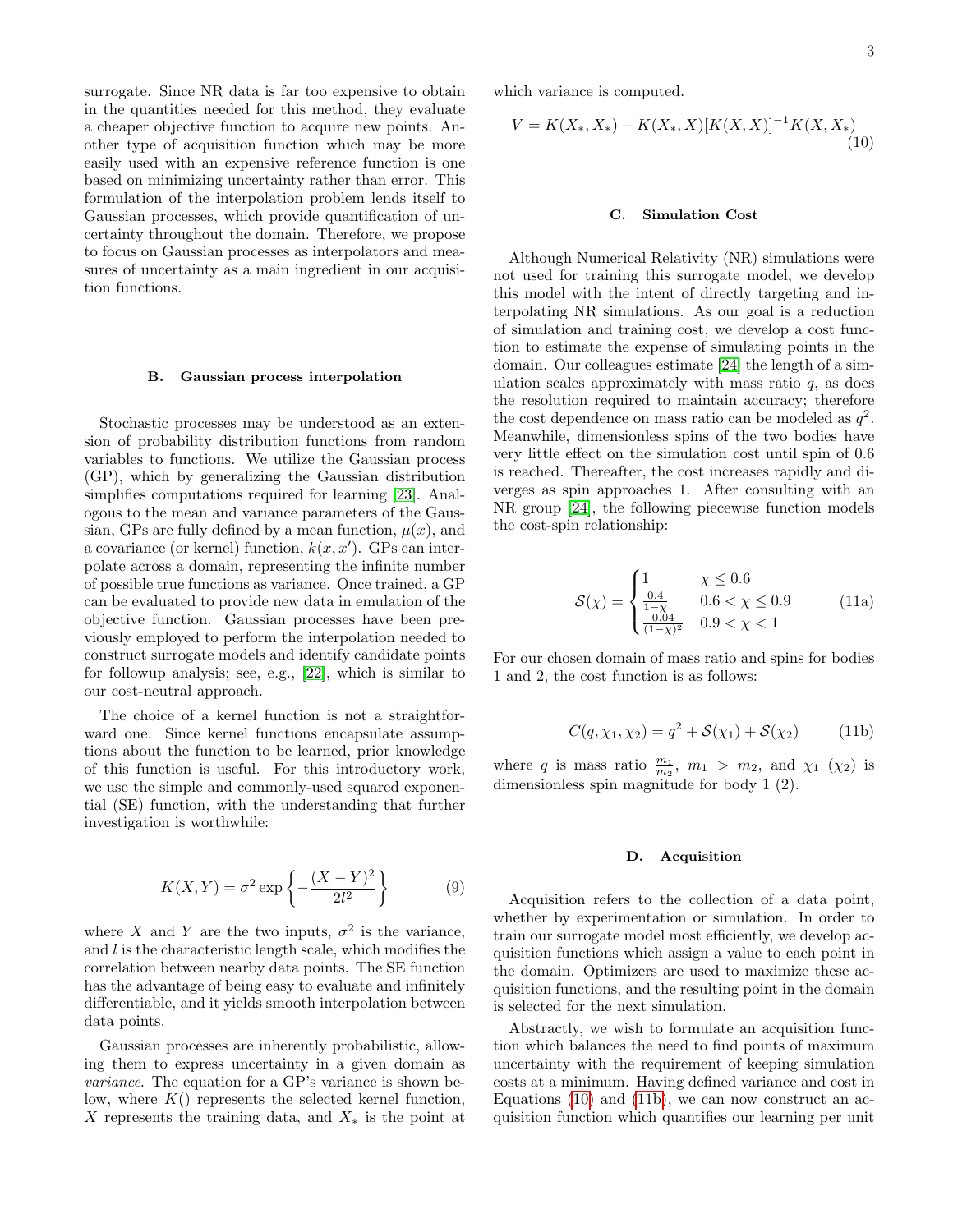cost:

$$
A = \frac{V}{C} \tag{12}
$$

Maximizing this function at each step constitutes a greedy algorithm for learning as much about the objective function as possible for the lowest cost.

For the purpose of comparison, we test both a variance maximizing routine (see, e.g., [\[22\]](#page-6-8)) and a variance-to-cost ratio maximizing routine. For brevity, we will refer to these as  $V$  and  $V : C$  routines, respectively.

## <span id="page-3-0"></span>E. Time Selection

The data available for a given point in parameter space is comprised of a complete gravitational waveform which may be expressed in the frequency domain or the time domain. It is desireable to select an optimal set of times (or frequencies) at which to measure the amplitude or phase of each available GW and interpolate that data through parameter space, allowing us to reconstruct any waveform in the domain.

The algorithm for time selection proceeds as follows. Given a set of GWs associated with a set of parameters, we seek a minimal subset of dimensionless time points  $\tau$  to fully characterize the behavior of any waveform in the domain; we will therefore call this set characteristic time  $\tau_c$ . To initialize the algorithm, five evenly-spaced time points are selected. The data corresponding to these times are fed to SciPy's interp1d routine, which trains a cubic spline interpolator for each available GW. We use this spline to interpolate across 50000 evenly spaced time points from -500 to +75  $\tau$ . The root-mean-square error

RMSE 
$$
(\phi_j)
$$
 =  $\frac{1}{n} \sum_{i=1}^{n} \sqrt{\left(\frac{\phi_f^{(ij)} - \phi_c^{(ij)}}{\max |\phi_f^{(i)}|}\right)^2}$  (13)

is computed at each time step across all splines. Here  $\phi$  is the GW phase, j indicates one of the 50000 time steps, *n* is the number of GWs available,  $\phi_f$  is the fiducial spline, and  $\phi_c$  is the spline trained only on  $\tau_c$ . The time of maximum error is chosen to be added to the spline training data. The process iterates until the maximum RMSE  $(\phi_i)$  falls below a desired threshold. These characteristic time points and the corresponding values of phase or amplitude are used to train Gaussian processes for interpolation across parameter space. New GWs can be constructed by training new splines on the data interpolated by the GPs.

# F. Error Metric

We can evaluate the model's performance at any point in the space  $\mathcal T$  by comparing it to the source of our data,

IMRPhenomD. A brief discussion of mismatch, a common metric for quantifying the difference between waveforms, is necessary. Given two waveforms, a fiducial wave  $h_1$  and a surrogate approximation  $h_2$ , we require an objective measure of how well  $h_2$  approximates  $h_1$ . For a single mode we compute the *match* [\[25\]](#page-6-13):

<span id="page-3-1"></span>
$$
\mathcal{O} = \frac{\max_{t} \left| \int_{-\infty}^{\infty} h_2^*(f) h_1(f) e^{i2\pi ft} df \right|}{||h_1|| \, ||h_2||} \tag{14}
$$

This expression is evaluated using a white-noise detector power spectrum; alternatively, this expression corresponds to the standard equally-weighted Hilbert space inner product in time or frequency. Empirically we estimate the overlap from our discrete data using an inverse Fourier transform

$$
\mathcal{O} = \max_{t} \text{IFT}\left[N\left(\frac{\tilde{h}_2^*}{\left\|\tilde{h}_2\right\|}\right)\left(\frac{\tilde{h}_1}{\left\|\tilde{h}_1\right\|}\right)\right]
$$
(15)

where  $N$  is the number of samples,  $h$  indicates a single wave mode in the frequency domain, and  $*$  represents the complex conjugate. Two waves identical to a constant factor will have an overlap of unity; therefore to reframe as an error metric we compute the mismatch as

<span id="page-3-2"></span>
$$
\mathcal{E} = 1 - \mathcal{O} \tag{16}
$$

We chose this approach since this surrogate model is intended to be generic, independent of any detector's power spectrum. For a more complete discussion of waveform mismatch, see [\[16\]](#page-6-9).

#### G. Testing with fast aligned model

Our surrogate modeling methods are similar in principle to those outlined in [\[16\]](#page-6-9). Given a physical system parametrized by  $\lambda \in \mathcal{T}$ , where  $\mathcal{T}$  is a compact region in parameter space, we seek cheaply evaluated functions of time  $W(t; \lambda)$  that describe the system. For our model  $\lambda$ includes mass ratio q and spins  $(\chi_{1z}$  and  $\chi_{2z})$  of black holes in a binary black hole system and  $\mathcal T$  encompasses a range of mass ratios and spins for which an existing model is available.

Although NR is the eventual data source for this type of model, we begin with a more rapidly solved method: IMRPhenomD [\[26\]](#page-6-14). IMRPhenomD is a phenomenological model which evaluates the gravitational wave signal of black hole binaries throughout the inspiral, merger, and ringdown phases. This model is capable of producing data for non-precessing black holes of mass ratio up to 18:1 and dimensionless spin of 0.85, or 0.98 for 1:1 mass sytems. IMRPhenomD is a hybrid model which incorporates both Effective-One-Body data and NR simulations for tuning. It has demonstrated error of under 1% versus NR test waveforms [\[26\]](#page-6-14). We selected this model to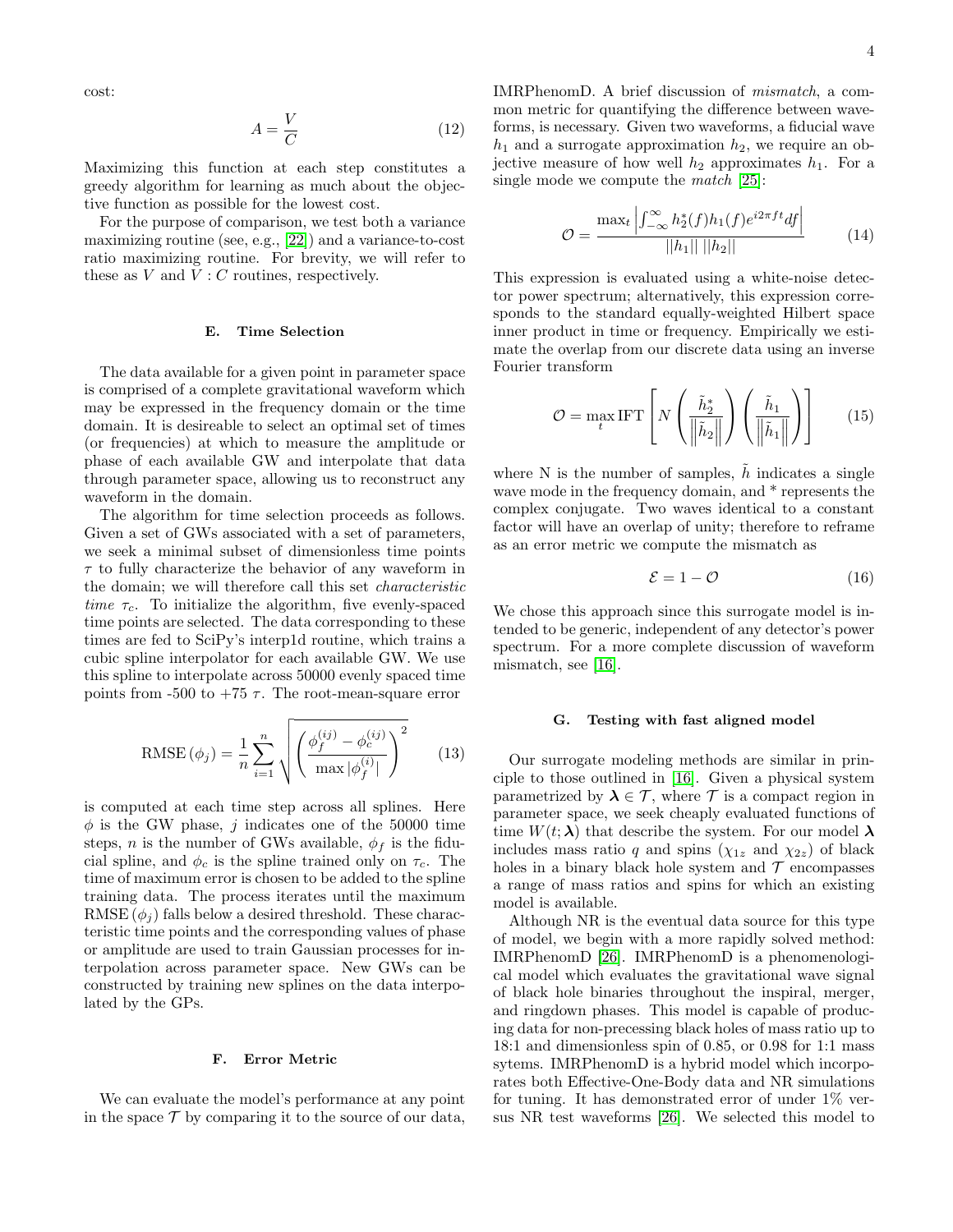enable more rapid training of our surrogate model and thorough error analysis of the methods developed. Its close approximation of NR results ensure translation of our methods to NR data acquisition with similar performance.

Once our parameter space is populated following the method outlined in Sec. [II D,](#page-2-2) we turn to the task of interpolating the data across both time and the parameter space. We seek a set of dimensionless times  $\tau_0, \ldots, \tau_k$ for each value to be interpolated across parameter space which characterizes the behavior of these values over time for all systems in the target region  $\mathcal T$ . Using the method described in Sec. [II E,](#page-3-0) we choose characteristic times  $\tau_c$ for both phase and amplitude of the GWs. Importantly, the times for phase and the times for amplitude are selected separately, since the behavior of these two values is disparate. Once the characteristic times are selected, Gaussian processes are trained on the value of amplitude or phase at each characteristic time for all available gravitational waves.

To solve the surrogate model at any point in parameter space, first we evaluate the Gaussian processes at all characteristic times for both amplitude and phase. Then we reconstruct the full amplitude and phase curves in time using the natural cubic spline interpolant. These curves can be used to reconstruct the original strain waveform  $h(t)$ . To get a succinct understanding of competing models' performance, we evaluate the wave mismatch [see Eqs. [\(14\)](#page-3-1) and [\(16\)](#page-3-2)] at select points distributed evenly through parameter space and take the L2 norm to produce a single performance metric. We compute this error metric at strategically chosen intervals of acquisition to understand the overall error trend as more points are acquired.

# <span id="page-4-0"></span>III. RESULTS

To compare the performance of two acquisition functions of (a) variance maximization (hereafter  $V$ ) and (b) variance-to-cost ratio maximization (hereafter  $V : C$ ). we devised the following test. For parameter space  ${\mathcal T}$  we chose the three dimensions upon which simulation cost relies: mass ratio q and the spins  $\chi_1$  and  $\chi_2$ . Mass ratio q we allowed to vary from 1 to 5, while each  $\chi$  ranged from 0 to 0.99. For the purposes of characteristic time, we chose a maximum L2 norm error of 0.0001 across all acquired waveforms, with a maximum number of characteristic time points of 200. Recall that for each characteristic time point, a Gaussian process will be trained on the data from that moment in time for all acquired waveforms (see subsection [II E\)](#page-3-0); therefore the cap of 200 is chosen to keep runtime reasonably low. We initialize the model with 50 data points selected randomly through Latin Hypercube Sampling, and then begin the iterative process of training and acquiring new data.



<span id="page-4-1"></span>FIG. 2: The mismatch [\(16\)](#page-3-2) of two surrogate models over data acquisition. In blue the model acquires new points based only on GP variance; in orange, the ratio of variance to cost. The variance-to-cost acquisition function remains competitive with the variance alternative in all but the most high-cost areas.

### A. Global performance

A comparison of the two surrogate models is presented in Figure [2.](#page-4-1) For this figure, the mismatch was measured at 125 points evenly spaced in the three dimensional parameter space. Mass ratio  $q$  was sampled in intervals of 1 from 1 to 5, and spins  $\chi_1$  and  $\chi_2$  were sampled in intervals of 0.2 from 0 to 0.8. These samples match the limits of the parameter space with the exception of  $\chi$ , which extend to 0.99. We removed  $\chi = 0.99$  from the global performance calculation due to the relatively high error in this expensive region dominating the L2 error norm of the  $V : C$  routine. By the metric of mismatch vs number of acquired points, the V scheme slightly outperforms the  $V : C$  scheme until the two converge after 1000 acquisitions.

Reframing the problem as maximizing learning per unit cost rather than per data point acquired reveals the advantage of the  $V : C$  acquisition function. Figure [3](#page-5-1) shows the relationship between matching error and relative cost of acquired data points. While performance per cost is similar at higher errors, as the error is driven lower by further data acquisitions the  $V : C$  routine strongly outperforms the V routine. The  $V : C$  routine achieves the same RMS matching error across the described domain for about an order of magnitude smaller cost.

#### B. Performance over parameter space

The  $V : C$  methods achieve their improved global performance by sacrificing exploration and thus accuracy in the most costly regions. To highlight this tendency, Figure [4](#page-5-2) shows the mismatch versus binary parameters after a fixed number of acquisitions. While the  $V$  :  $C\mbox{-}\mathrm{derived}$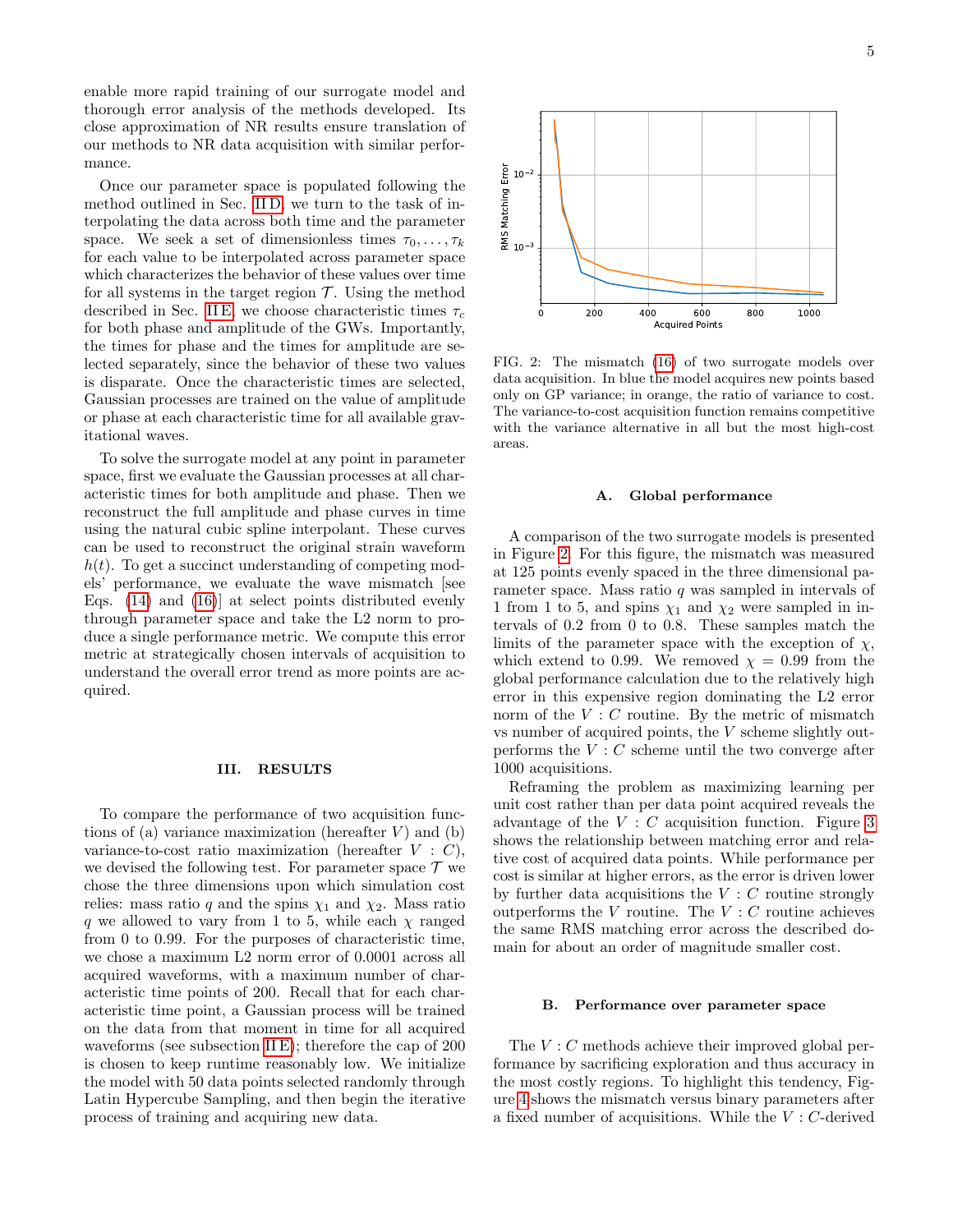

<span id="page-5-1"></span>FIG. 3: The relative acquisition cost of two surrogate models over RMS mismatch [Eq, [\(16\)](#page-3-2)]. In blue the model acquires new points based only on GP variance; in orange, the ratio of variance to cost. The  $V : C$  acquisition function achieves the same RMS match error across the majority of the parameter space with nearly an order of magnitude smaller cost once error is driven below 10<sup>−</sup><sup>3</sup> .



<span id="page-5-2"></span>FIG. 4: The mismatch in a slice of parameter space for the  $V : C$  routine after 1000 acquisitions. Note that error remains high in a few ultra-high cost regions. For this slice of parameter space,  $\chi_2$  is set to 0.99.

surrogate model works extremely well in low-cost regions, it does not as reliably reproduce high-cost waveforms.

To date, nature has provided principally low-spin compact binaries, so a focus on low-spin exploration seems warranted. However, high-spin binaries have considerable discovery potential and interesting physics. A more thorough review of the science return of a given GW model based on its accuracy in different regions of parameter space is required to better quantify this tradeoff.

### C. Discussion

There are several key distinctions between the surrogate model developed here and the model developed by Blackman et al. [\[16\]](#page-6-9). Perhaps the most important distinction is the use of a Gaussian process as an interpolant rather than an SVD-based empirical interpolant. Using a Gaussian process opened up the possibility of using the interpolator's uncertainty (variance) about the objective function in order to place simulations to acquire more data efficiently. This approach is simpler and more direct than the method used in [\[16\]](#page-6-9); Blackman et al. had to resort to building a mock surrogate to evaluate error between the interpolator and the data source, since NR simulations are too expensive for this type of acquisition. This complicates the model training process, and the use of variance as a stand-in for error circumvents this step and simplifies our algorithm. However, as a nonspectral method, the specific GP interpolation adopted in this work converges relatively slowly versus the number of new simulations acquired. We expect that our technique can be applied to scenarios with other empiricallyestimated error metrics like the SVD approach.

The second most important difference between the surrogate described in [\[16\]](#page-6-9) and the model presented here is incorporation of simulation cost. While both approaches seek to minimize the total number of NR simulations required to train a model, our method gives consideration to the variability in cost of the simulations themselves. While we did not directly compare data acquisition cost between Blackman et al.'s model and our V : C model, we did use the variance maximization routine  $V$  as a stand-in for this comparison. We found that a cost savings of about tenfold was gained by using the  $V : C$  acquisition function. Of course, due to its extremely rapid (exponential) convergence, the asymptotic behavior of a spectral interpolation should be superior. Our goal in this study is simply to demonstrate the utility of incorporating cost estimates into surrogate simulation targeting.

# <span id="page-5-0"></span>IV. CONCLUSION

In this paper, we demonstrate how to incorporate simulation cost into a concrete strategy for iteratively building a surrogate for gravitational waves generated by black hole binaries. By minimizing the estimated (Gaussian process) variance per unit cost, we show how to target synthetic GW simulations to iteratively assemble a comparable-accuracy surrogate at lower cost than a comparable cost-neutral approach. At the mismatch scales appropriate to contemporary gravitational waveform modeling (i.e.,  $10^{-3}$ ), we demonstrated our method should be about an order of magnitude less costly than a comparable cost-neutral approach over the same parameter space.

Though we focused on synthetic gravitational wave simulations specifically, our methods could be directly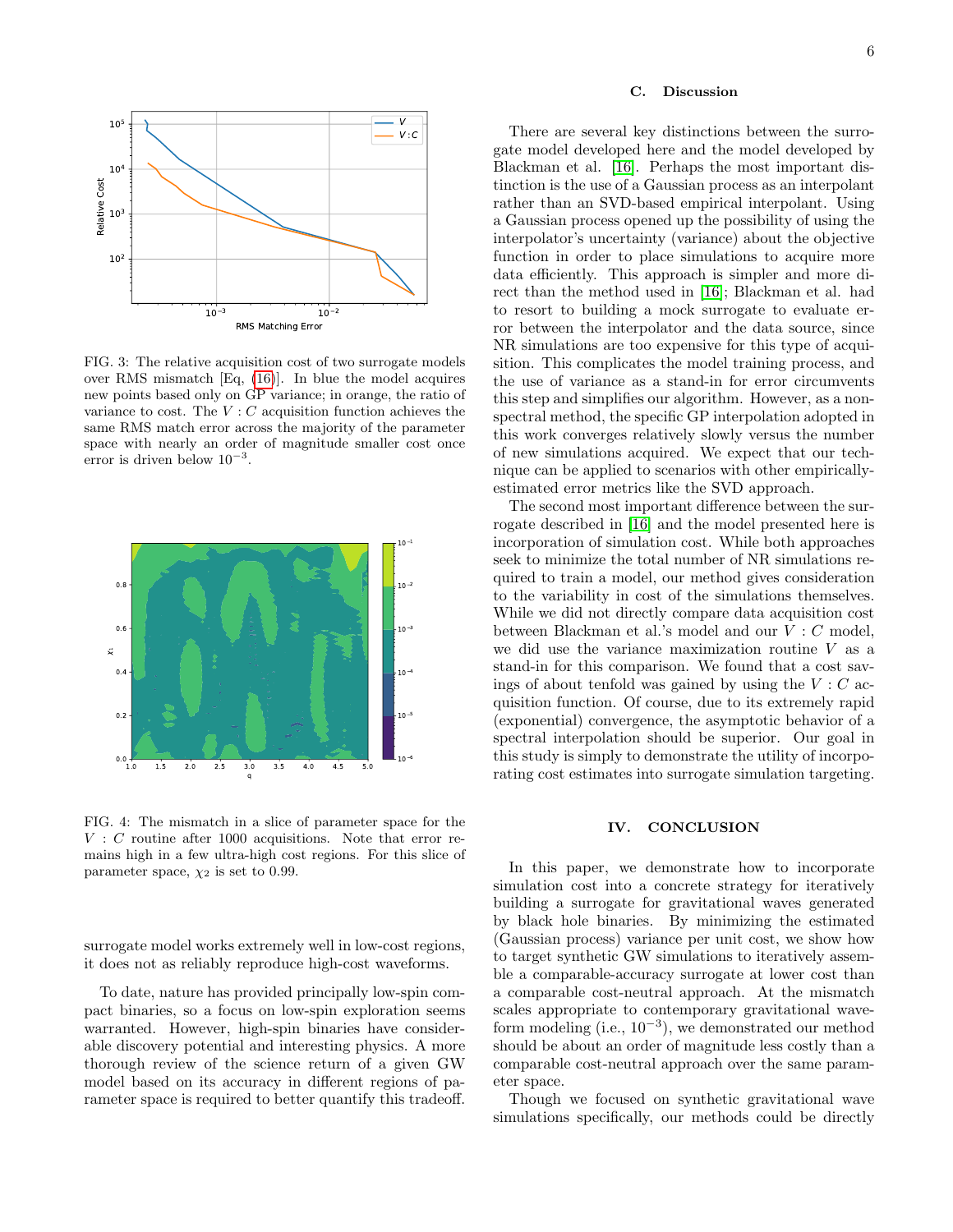transferable to other data-sparse domains with high-cost simulations, including as a wide variety of applications

- in astrophysics involving compact object mergers.
- <span id="page-6-0"></span>[1] LIGO Scientific Collaboration, J. Aasi, B. P. Abbott, R. Abbott, T. Abbott, M. R. Abernathy, K. Ackley, C. Adams, T. Adams, P. Addesso, et al., Class. Quant. Grav. 32, 074001 (2015), 1411.4547.
- <span id="page-6-1"></span>[2] F. Acernese, M. Agathos, K. Agatsuma, D. Aisa, N. Allemandou, A. Allocca, J. Amarni, P. Astone, G. Balestri, G. Ballardin, et al., Classical and Quantum Gravity 32, 024001 (2014), URL [https://doi.org/10.1088%](https://doi.org/10.1088%2F0264-9381%2F32%2F2%2F024001) [2F0264-9381%2F32%2F2%2F024001](https://doi.org/10.1088%2F0264-9381%2F32%2F2%2F024001).
- <span id="page-6-2"></span>[3] B. P. Abbott, R. Abbott, T. D. Abbott, M. R. Abernathy, F. Acernese, K. Ackley, C. Adams, T. Adams, P. Addesso, R. X. Adhikari, et al., Phys. Rev. Lett 116, 061102 (2016).
- [4] The LIGO Scientific Collaboration, The Virgo Collaboration, B. P. Abbott, R. Abbott, T. D. Abbott, F. Acernese, K. Ackley, C. Adams, T. Adams, P. Addesso, et al., Phys. Rev. X 9, 031040 (2019).
- [5] The LIGO Scientific Collaboration, the Virgo Collaboration, R. Abbott, T. D. Abbott, S. Abraham, F. Acernese, K. Ackley, A. Adams, C. Adams, R. X. Adhikari, et al., Physical Review X 11, 021053 (2021), 2010.14527.
- <span id="page-6-3"></span>[6] The LIGO Scientific Collaboration, the Virgo Collaboration, B. P. Abbott, R. Abbott, T. D. Abbott, S. Abraham, F. Acernese, K. Ackley, C. Adams, V. B. Adya, et al., Available as LIGO-P2000318 (????), URL [https:](https://dcc.ligo.org/LIGO-P2000318) [//dcc.ligo.org/LIGO-P2000318](https://dcc.ligo.org/LIGO-P2000318).
- <span id="page-6-4"></span>[7] J. Veitch, V. Raymond, B. Farr, W. M. Farr, P. Graff, S. Vitale, B. Aylott, K. Blackburn, N. Christensen, M. Coughlin, et al., Phys. Rev. D 91, 042003 (2015), URL [http://link.aps.org/doi/10.](http://link.aps.org/doi/10.1103/PhysRevD.91.042003) [1103/PhysRevD.91.042003](http://link.aps.org/doi/10.1103/PhysRevD.91.042003).
- [8] J. Lange, R. O'Shaughnessy, and M. Rizzo, Submitted to PRD; available at arxiv:1805.10457 (2018).
- <span id="page-6-5"></span>[9] G. Ashton, M. Hübner, P. D. Lasky, C. Talbot, K. Ackley, S. Biscoveanu, Q. Chu, A. Divakarla, P. J. Easter, B. Goncharov, et al., ApJS 241, 27 (2019), 1811.02042.
- <span id="page-6-6"></span>[10] J. Centrella, J. G. Baker, B. J. Kelly, and J. R. van Meter, Reviews of Modern Physics 82, 3069 (2010), 1010.5260.
- <span id="page-6-7"></span>[11] P. Canizares, S. E. Field, J. Gair, V. Raymond, R. Smith, and M. Tiglio, Phys. Rev. Lett 114, 071104 (2015), 1404.6284.
- [12] S. E. Field, C. R. Galley, J. S. Hesthaven, J. Kaye, and M. Tiglio, Physical Review X 4, 031006 (2014), 1308.3565.
- [13] J. Blackman, S. E. Field, C. R. Galley, B. Szilágyi, M. A. Scheel, M. Tiglio, and D. A. Hemberger, Phys. Rev. Lett. 115, 121102 (2015), URL [http://link.aps.org/doi/](http://link.aps.org/doi/10.1103/PhysRevLett.115.121102) [10.1103/PhysRevLett.115.121102](http://link.aps.org/doi/10.1103/PhysRevLett.115.121102).
- [14] R. Smith, S. E. Field, K. Blackburn, C. Haster, M. P?rrer, V. Raymond, and P. Schmidt, (arXiv:1604.08253) (2016), URL [http://xxx.lanl.](http://xxx.lanl.gov/abs/arXiv:1604.08253) [gov/abs/arXiv:1604.08253](http://xxx.lanl.gov/abs/arXiv:1604.08253).
- [15] V. Varma, S. E. Field, M. A. Scheel, J. Blackman, D. Gerosa, L. C. Stein, L. E. Kidder, and H. P. Pfeiffer, Physical Review Research 1, 033015 (2019), 1905.09300.
- <span id="page-6-9"></span>[16] J. Blackman, S. E. Field, M. A. Scheel, C. R. Gal-

ley, D. A. Hemberger, P. Schmidt, and R. Smith, Phys. Rev. D 95, 104023 (2017), 1701.00550.

- <span id="page-6-10"></span>[17] S. E. Field, C. R. Galley, J. S. Hesthaven, J. Kaye, and M. Tiglio, Phys. Rev. X 4, 031006 (2014), URL [https:](https://link.aps.org/doi/10.1103/PhysRevX.4.031006) [//link.aps.org/doi/10.1103/PhysRevX.4.031006](https://link.aps.org/doi/10.1103/PhysRevX.4.031006).
- [18] A. Bohé, L. Shao, A. Taracchini, A. Buonanno, S. Babak, I. W. Harry, I. Hinder, S. Ossokine, M. Pürrer, V. Raymond, et al., Phys. Rev. D 95, 044028 (2017), 1611.03703.
- [19] M. Hannam, P. Schmidt, A. Bohé, L. Haegel, S. Husa, F. Ohme, G. Pratten, and M. Pürrer, Phys. Rev. Lett 113, 151101 (2014), 1308.3271.
- [20] G. Pratten, C. García-Quirós, M. Colleoni, A. Ramos-Buades, H. Estellés, M. Mateu-Lucena, R. Jaume, M. Haney, D. Keitel, J. E. Thompson, et al., Phys. Rev. D 103, 104056 (2021), 2004.06503.
- [21] S. Ossokine, A. Buonanno, S. Marsat, R. Cotesta, S. Babak, T. Dietrich, R. Haas, I. Hinder, H. P. Pfeiffer, M. Pürrer, et al., Phys. Rev. D 102, 044055 (2020), 2004.09442.
- <span id="page-6-8"></span> $[22]$  Z. Doctor, B. Farr, D. E. Holz, and M. Pürrer, Phys. Rev. D 96, 123011 (2017), 1706.05408.
- <span id="page-6-11"></span>[23] C. Rasmussen and C. Williams, Gaussian Processes for Machine Learning (The MIT Press, 2006).
- <span id="page-6-12"></span>[24] C. Lousto, personal communication (2021).
- <span id="page-6-13"></span>[25] H. Cho, E. Ochsner, R. O'Shaughnessy, C. Kim, and C. Lee, Phys. Rev. D 87, 02400 (2013), 1209.4494, URL <http://xxx.lanl.gov/abs/arXiv:1209.4494>.
- <span id="page-6-14"></span>[26] S. Khan, S. Husa, M. Hannam, F. Ohme, M. Pürrer, X. J. Forteza, and A. Bohé, Physical Review D 93 (2016), ISSN 2470-0029, URL [http://dx.doi.org/10.](http://dx.doi.org/10.1103/PhysRevD.93.044007) [1103/PhysRevD.93.044007](http://dx.doi.org/10.1103/PhysRevD.93.044007).

#### Acknowledgments

ROS is supported by NSF AST-1909534 and PHY 1912632, 2012057. We thank Hong Qi and Zoheyr Doctor for helpful feedback.

#### Appendix A: Equations

The Jacobian of the variance of a Gaussian Process using a squared exponential kernel was derived for use in a Python optimization routine:

$$
J_m(X_*) = \frac{1}{l^2} \left\{ \left( K^{-1} + (K^{-1})^T \right) K_* \right\}^T
$$
  

$$
K_* \left( X_*^{(m,:)} - X^{(m,:)} \right)
$$
 (A1)

where  $J_m$  is the mth element of the Jacobian, K is the kernel evaluated on the training data,  $K(X, X)$ ,  $K_*$  is the kernel evaluated at a given point,  $K(X_*, X)$ , and the